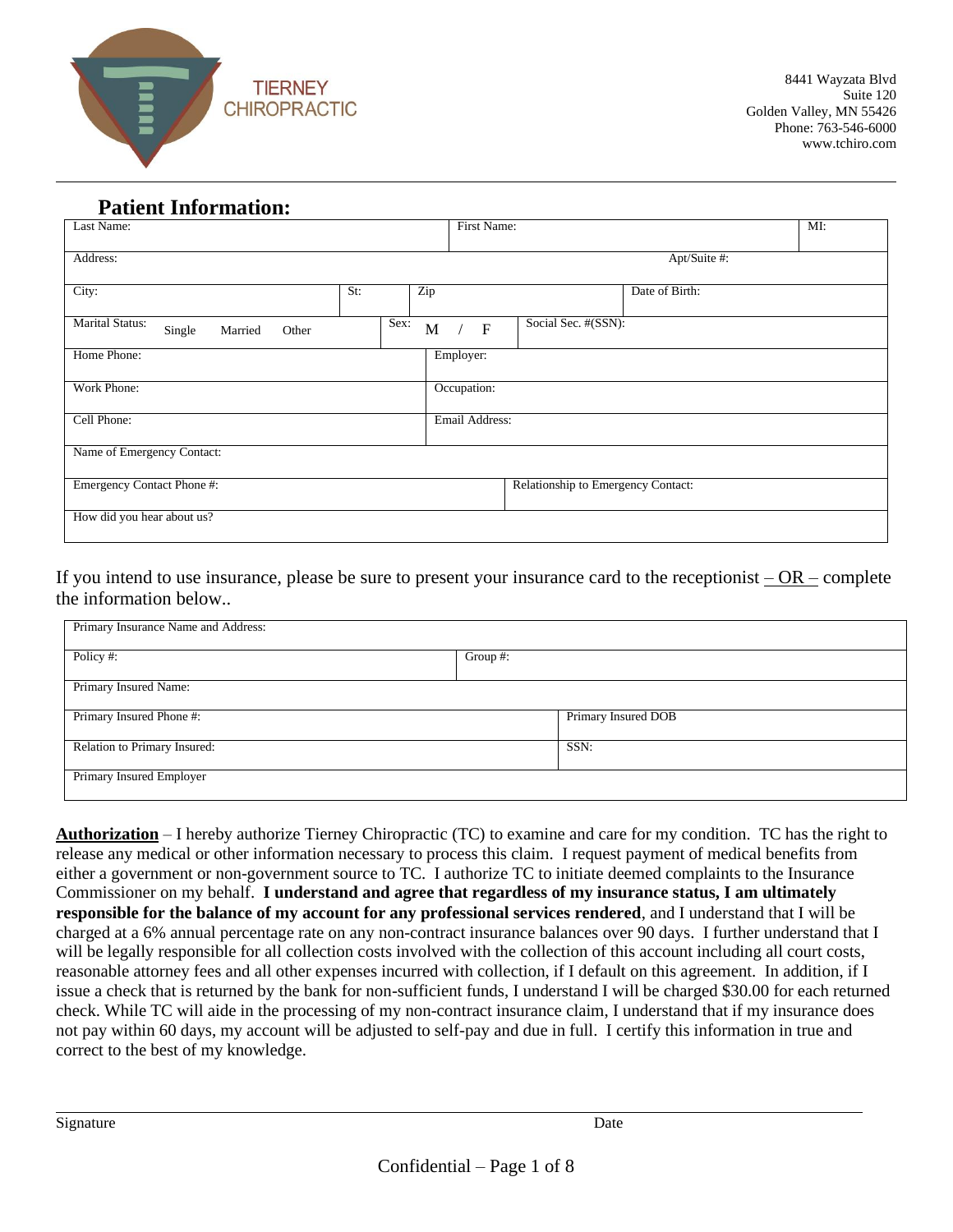# Chief Complaint (your current presenting condition)

Describe your current injury or your current problem, if any:



How do you want us to handle your current problem? (Check)

- $\Box$  Temporary/Relief Care Treat the problem to reduce the symptom (with the problem likely to return)
- $\Box$  Stabilization Care Treat the problem until the issue has stabilized and is improved
- $\Box$  Wellness Care (Schedule Regular and on-going "tune-ups" for true preventative care)

 $\Box$  I would prefer to have Dr. Tierney discuss these options with me.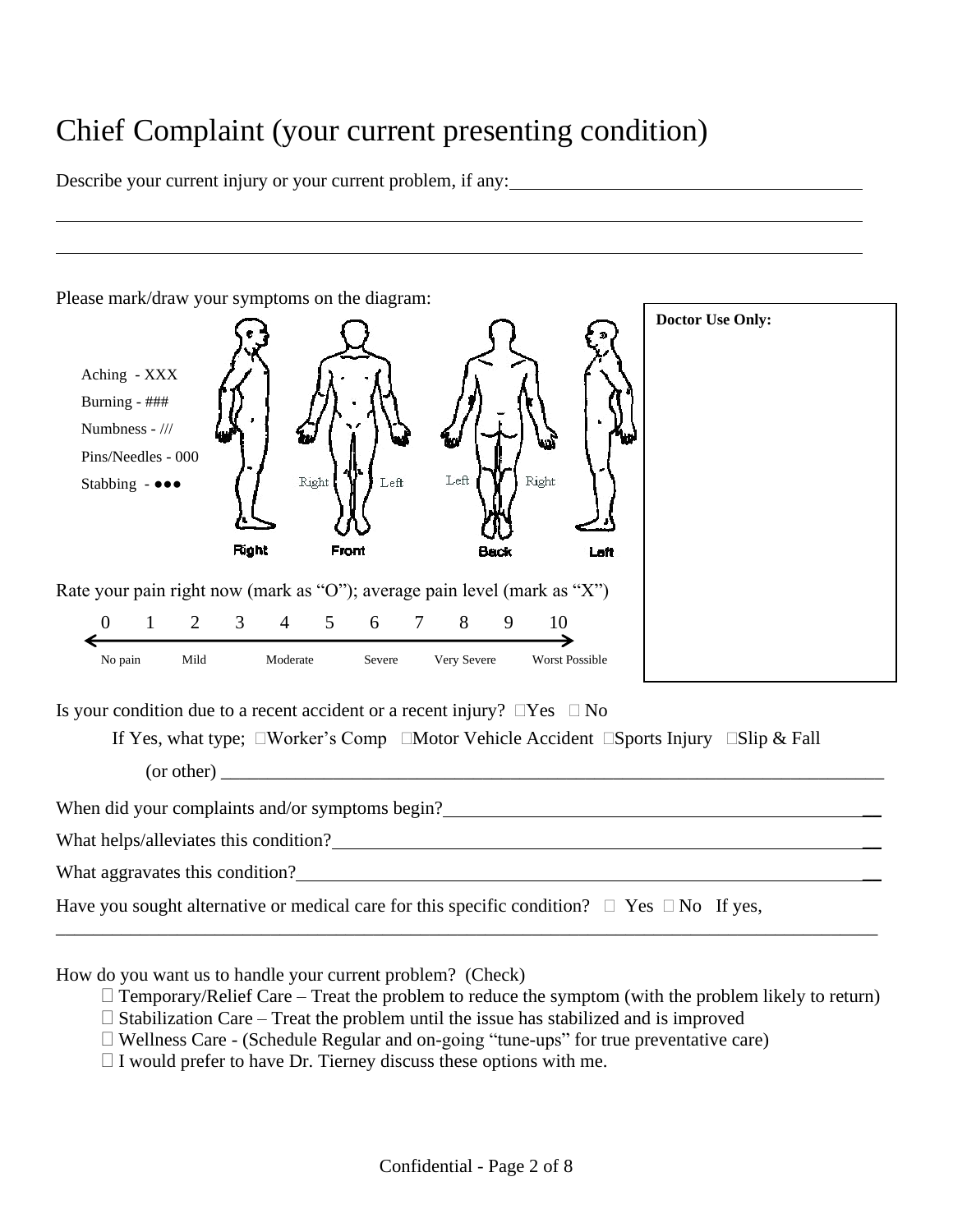# Review of Systems:

### **Please check any PRESENT or RECENT PAST (less than 3 months) symptoms you have experienced:**

| <b>HEAD, FACE &amp; JAW,</b>     | NECK:                                 | <b>MID-BACK:</b>                     | <b>NERVES:</b>                      | <b>Doctor's Use Only</b> |
|----------------------------------|---------------------------------------|--------------------------------------|-------------------------------------|--------------------------|
| <b>PAIN/ HEADACHE</b>            | $\Box$ Weakness                       | $\Box$ Weakness                      | $\Box$ Burning                      |                          |
|                                  | $\Box$ Pain                           | $\Box$ Pain                          | $\square$ Numbness                  |                          |
| $\Box$ Side                      | $\square$ Stiffness                   | $\square$ Spasms                     | $\Box$ Tingling                     |                          |
| $\Box$ Front                     | $\square$ Swelling                    | $\Box$ Rib pain                      | $\square$ Pins and needles          |                          |
| □ Base of Skull                  | <b>Pain on motion</b>                 | WORSE:                               | $\Box$ Tremor                       |                          |
| $\Box$ Top                       | $\Box$ Limited motion                 | After sleeping                       | $\Box$ Nervous tension              |                          |
| <b>Band around Head</b>          | $\Box$ Throat muscles                 | $\square$ During the day             | $\square$ Dizziness                 |                          |
|                                  | swollen/sore                          | $\Box$ End of day                    | <b>Loss of Memory</b>               |                          |
| □ Hat-type pressure              |                                       |                                      | $\square$ Poor equilibrium          |                          |
| $\Box$ Migraine                  | WORSE:                                | <b>LOW-BACK:</b>                     |                                     |                          |
| <b>Example Head</b>              | □ After sleeping                      | $\Box$ Weakness                      | □ Loss of balance                   |                          |
| □ Throbbing from                 | □ During the day                      | $\Box$ Pain                          |                                     |                          |
| neck                             | □ End of day                          | $\Box$ Stiffness                     | <b>SLEEP:</b>                       |                          |
| Affects Vision                   |                                       | $\square$ Swelling                   | $\Box$ Good                         |                          |
| $\Box$ Produces Nausea           | <b>SHOULDER:</b>                      | $\Box$ Pain on motion                | $\Box$ Fair                         |                          |
| $\Box$ Incapacitating            | □ Local pain                          | □ Limited motion                     | $\Box$ Poor                         |                          |
|                                  | $\Box$ Pain Down Arm                  | WORSE:                               | $\square$ Poor due to pain          |                          |
| <b>FACE:</b>                     | <b>Pain on motion</b>                 | $\Box$ After sleeping                | $\Box$ Excessive amount             |                          |
| <b>Pain</b>                      |                                       | $\square$ During the day             |                                     |                          |
| $\Box$ Flushing                  | □ Limited Pain                        | $\Box$ End of day                    |                                     |                          |
| Twitching                        | $\Box$ Pain from Neck                 | PAIN IN:                             |                                     |                          |
|                                  |                                       | $\Box$ Hip                           | <b>FATIGUE:</b>                     |                          |
|                                  |                                       | □ Tailbone                           | $\Box$ Must rest during             |                          |
| JAW:                             | WORSE:                                | $\Box$ Groin                         | day                                 |                          |
| $\Box$ Pain                      | $\Box$ After sleeping                 |                                      | □ Cannot get enough                 |                          |
| $\Box$ Clicking                  | $\Box$ During the day                 |                                      | rest                                |                          |
| <b>WORSE WHEN:</b>               | □ End of day                          | <b>HIPS, KNEES, LEGS:</b>            | <b>INTERMITTENT:</b>                |                          |
| $\Box$ Sleeping                  |                                       | □ Local Pain                         | $\Box$ Tiredness                    |                          |
| $\Box$ Eating                    | <b>ARMS:</b>                          | $\Box$ Radiating pain                | $\Box$ Exhaustion                   |                          |
|                                  | <b>Local Pain</b>                     | $\Box$ From back                     | $\Box$ Fatigue                      |                          |
| <b>EYES, EARS, NOSE,</b>         | □ Radiates from                       | $\Box$ On movement                   | CONSTANT:                           |                          |
| <b>THROAT &amp; MOUTH:</b>       | Neck                                  | $\square$ Down leg                   | $\Box$ Tiredness                    |                          |
|                                  | $\Box$ On movement                    | $\Box$ Knee-Swelling                 | $\Box$ Fatigue                      |                          |
| $\Box$ Pain                      | $\Box$ Down arm-                      | $\Box$ Sciatica                      | <b>Exhaustion</b>                   |                          |
| $\Box$ Strain                    | Sleeping<br>$\Box$ Numbness           | $\Box$ Numbness                      | <b>WALKING CAUSES:</b>              |                          |
| $\Box$ Red<br>$\Box$ Light hurts |                                       | $\Box$ Tingling<br>□ Loss of Feeling | $\Box$ Tiredness                    |                          |
| Double vision                    | $\Box$ Tingling<br>□ Pins and needles | $\Box$ Ankle swelling                | $\Box$ Fatigue<br><b>Exhaustion</b> |                          |
| $\Box$ Spots                     | $\square$ Swelling                    | □ Varicose Veins                     |                                     |                          |
| <b>Glasses</b>                   | □ Cold Hands                          | $\Box$ Cramps – Spasms               |                                     |                          |
|                                  | $\Box$ Cannot Raise                   |                                      |                                     |                          |
| EAR:                             | □ Loss of Grip                        | □ Charlie horses                     | <b>OTHER:</b>                       |                          |
| □ Ache                           | Strength                              |                                      |                                     |                          |
| $\Box$ Ringing                   | Down arm end of                       | <b>FEETS:</b>                        |                                     |                          |
|                                  | day                                   | $\square$ Swelling                   |                                     |                          |
| <b>NOSE:</b>                     |                                       | <b>Pain on walking</b>               |                                     |                          |
|                                  | <b>LOSS OF FEELING</b>                | $\Box$ Pain with back                |                                     |                          |
| <b>Bleeding</b>                  | $\Box$ Elbow                          | $\Box$ Cold                          |                                     |                          |
| <b>THROAT:</b>                   | □ Wrist                               | $\Box$ Numbness                      |                                     |                          |
|                                  |                                       |                                      |                                     |                          |
| □ Sore<br>n Painful              | $\Box$ Fingers                        |                                      |                                     |                          |
|                                  |                                       |                                      |                                     |                          |
| $\Box$ Tightness                 |                                       |                                      |                                     |                          |
| $\hfill \Box$ Swallow Problems   |                                       |                                      |                                     |                          |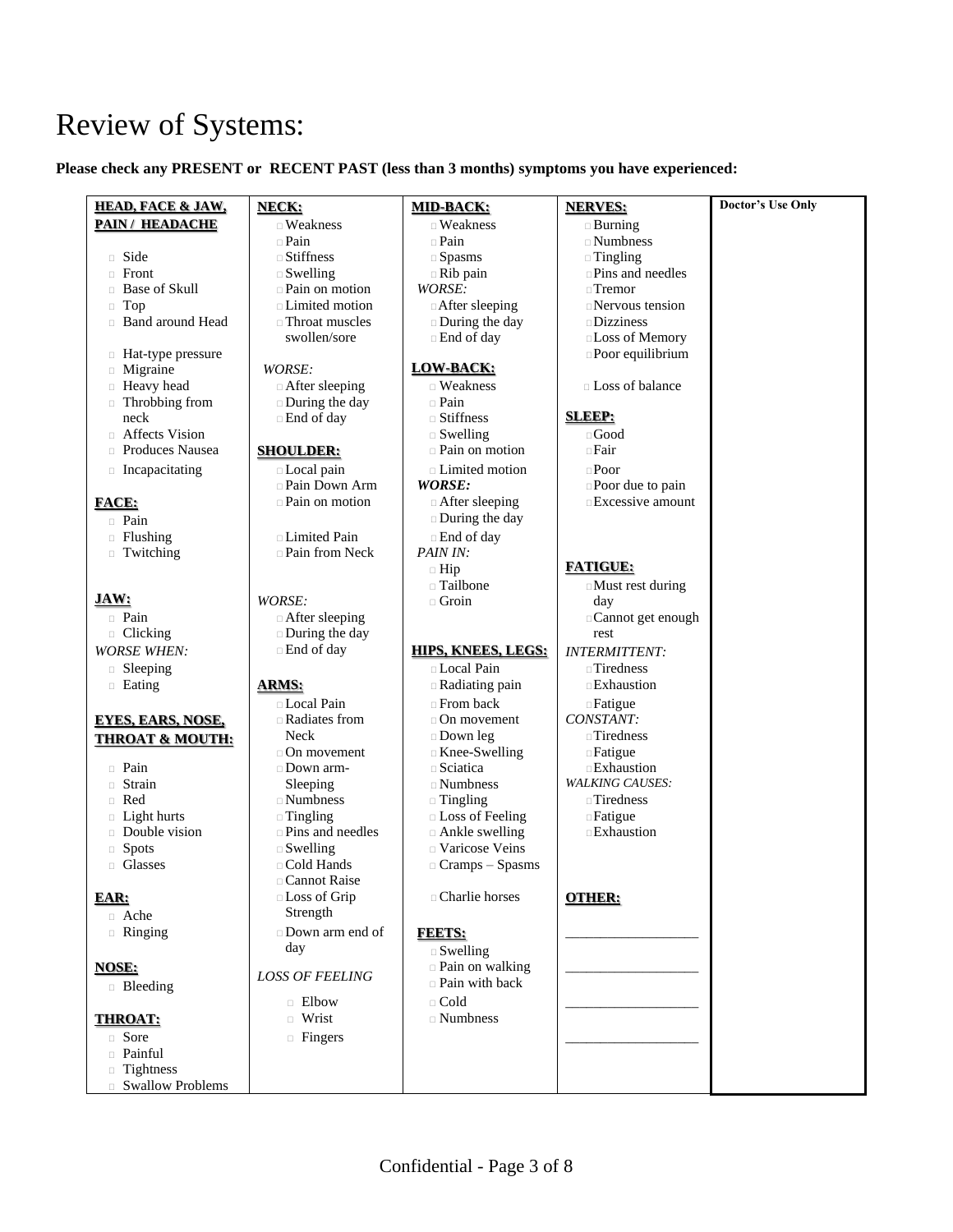# Past History/Lifestyle

Have you had any previous chiropractic, alternative or medical care for other condition(s)?  $\Box$  Yes  $\Box$  No If yes, provide clinic name, care type and date range seen:

| Have you ever suffered from or been diagnosed as having: |                      |                     |                      | <b>LIFESTYLE</b><br>,,,,,,,,,,,,,,,,,,,,,,,,,,,,,,,,,,,,, |
|----------------------------------------------------------|----------------------|---------------------|----------------------|-----------------------------------------------------------|
| <b>Broken or Fractured Bones</b>                         | $\Box$ Yes $\Box$ No | Gall Bladder issues | $\Box$ Yes $\Box$ No | Do you use Tobacco?                                       |
|                                                          |                      |                     |                      |                                                           |

| <b>Blood Pressure Problems</b>         | $\Box$ Yes $\Box$ No | <b>Head Problems</b>    | $\Box$ Yes $\Box$ No | $\Box$ Yes $\Box$ No       |
|----------------------------------------|----------------------|-------------------------|----------------------|----------------------------|
| <b>Cholesterol Problems</b>            | $\Box$ Yes $\Box$ No | <b>HIV</b> Positive     | $\Box$ Yes $\Box$ No |                            |
| <b>Circulatory Problems</b>            | $\Box$ Yes $\Box$ No | Insomnia                | $\Box$ Yes $\Box$ No | Do you use Alcohol?        |
| Congenital Disease/disorder            | $\Box$ Yes $\Box$ No | Loss of Bladder Control | $\Box$ Yes $\Box$ No | $\Box$ Yes $\Box$ No       |
| Constipation                           | $\Box$ Yes $\Box$ No | Loss of Bowel Control   | $\Box$ Yes $\Box$ No |                            |
| <b>Coughing Blood</b>                  | $\Box$ Yes $\Box$ No | Neuropathies            | $\Box$ Yes $\Box$ No | Do you use Caffeine?       |
| <b>Diabetes</b>                        | $\Box$ Yes $\Box$ No | <b>Nervousness</b>      | $\Box$ Yes $\Box$ No | $\Box$ Yes $\Box$ No       |
| Diarrhea                               | $\Box$ Yes $\Box$ No | Needing a Pacemaker     | $\Box$ Yes $\Box$ No |                            |
| Digestion Problems                     | $\Box$ Yes $\Box$ No | Rheumatoid Arthritis    | $\Box$ Yes $\Box$ No | Do you exercise regularly? |
| <b>Dizziness</b>                       | $\Box$ Yes $\Box$ No | <b>Ruptures</b>         | $\Box$ Yes $\Box$ No | $\Box$ Yes $\Box$ No       |
| Difficulty Breathing                   | $\Box$ Yes $\Box$ No | Seizures/Convulsions    | $\Box$ Yes $\Box$ No |                            |
| Ear/Hearing Problems                   | $\Box$ Yes $\Box$ No | Speech Difficulty       | $\Box$ Yes $\Box$ No | On average, how many       |
| <b>Eating Disorder</b>                 | $\Box$ Yes $\Box$ No | <b>Strokes</b>          | $\Box$ Yes $\Box$ No | fruits and vegetables do   |
| Epilepsy                               | $\Box$ Yes $\Box$ No | <b>Tumors</b>           | $\Box$ Yes $\Box$ No | you consume Daily?         |
| Eye/Vision Problems                    | $\Box$ Yes $\Box$ No | <b>Ulcers</b>           | $\Box$ Yes $\Box$ No | Fruits:                    |
| Other diagnosed conditions not listed: |                      |                         |                      | Vegetables:                |
|                                        |                      |                         |                      |                            |

 $\overline{\phantom{a}}$  , and the set of the set of the set of the set of the set of the set of the set of the set of the set of the set of the set of the set of the set of the set of the set of the set of the set of the set of the s

Have you ever been hospitalized?  $\Box$  Yes  $\Box$  No

If yes, describe

Have you ever had any x-rays/MRI/radiographic films taken?  $\Box$  Yes  $\Box$  No If yes, what? \_\_\_\_\_\_\_\_\_\_\_\_\_\_\_\_\_\_\_\_\_\_\_\_\_\_\_\_\_\_\_\_\_\_\_\_\_\_\_\_\_\_\_\_\_\_\_\_\_\_\_\_\_\_\_\_\_\_\_\_\_\_\_\_\_\_\_\_\_\_\_\_\_\_\_\_\_\_\_\_\_\_\_

Have you ever had surgery?  $\Box$  Yes  $\Box$  No

\_\_\_\_\_\_\_\_\_\_\_\_\_\_\_\_\_\_\_\_\_\_\_\_\_\_\_\_\_\_\_\_\_

If yes, describe \_\_\_\_\_\_\_\_

| Are you currently taking any prescription medication or over-the-counter medication? $\Box$ Yes $\Box$ No |  |
|-----------------------------------------------------------------------------------------------------------|--|
| If yes, what?                                                                                             |  |

Are you currently taking any vitamin or mineral supplements?  $\Box$  Yes  $\Box$  No

If yes, what?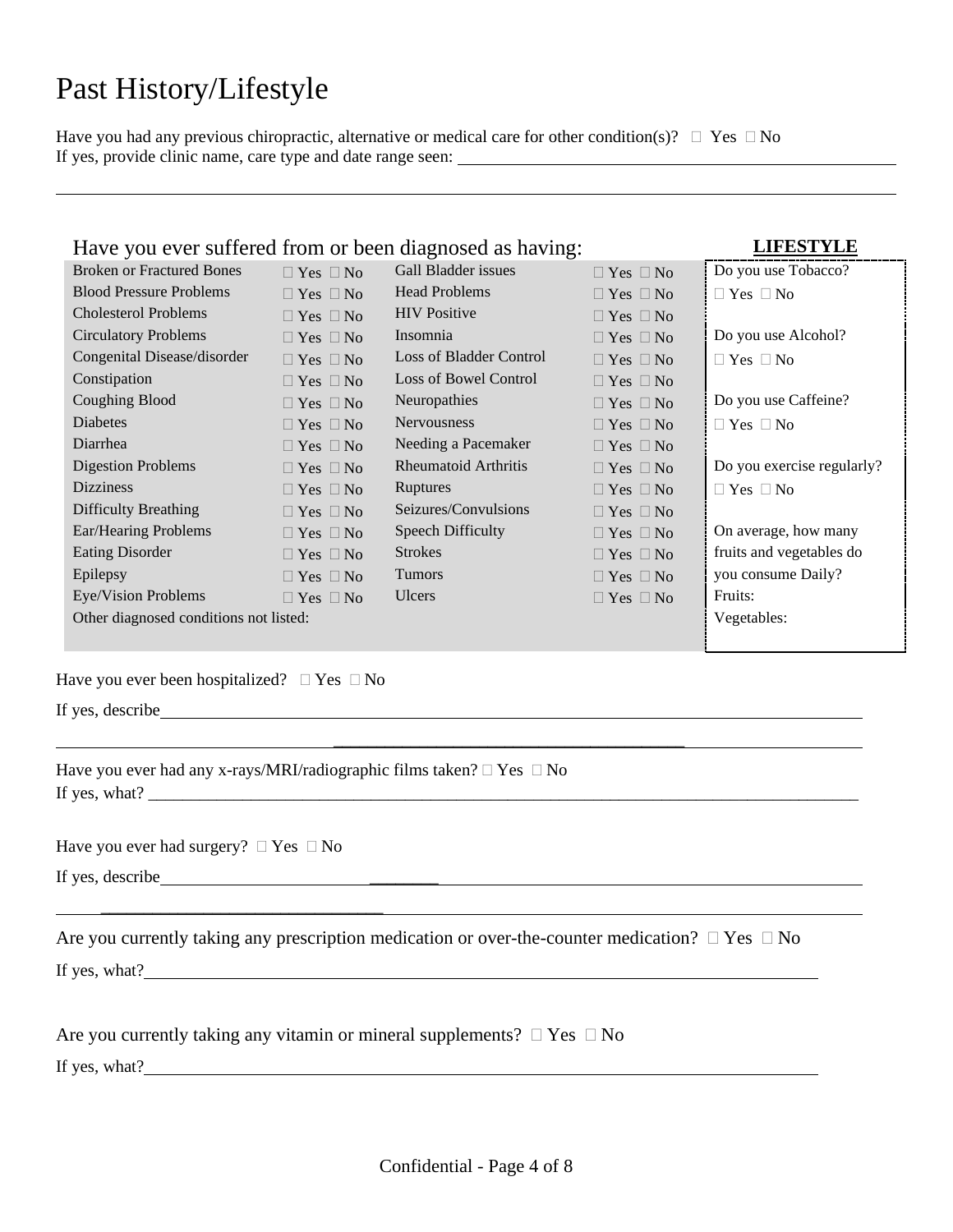Do any immediate family members have (or had) a significant illness or disease? (i.e., Cancers, Diabetes, Hypertension, Migraines, High cholesterol, Strokes or other serious health conditions?)  $\Box$  Yes  $\Box$  No If yes, what?

Is there anything else? Are there additional complaints or seemingly unrelated conditions, not yet covered, that will be helpful in better understanding your case?

**Initial** Upon signature of this document I am certifying that all the information provided above is true, correct and complete. If more information about my condition or illness becomes known, I will tell the doctor when possible so that it can be added to my record.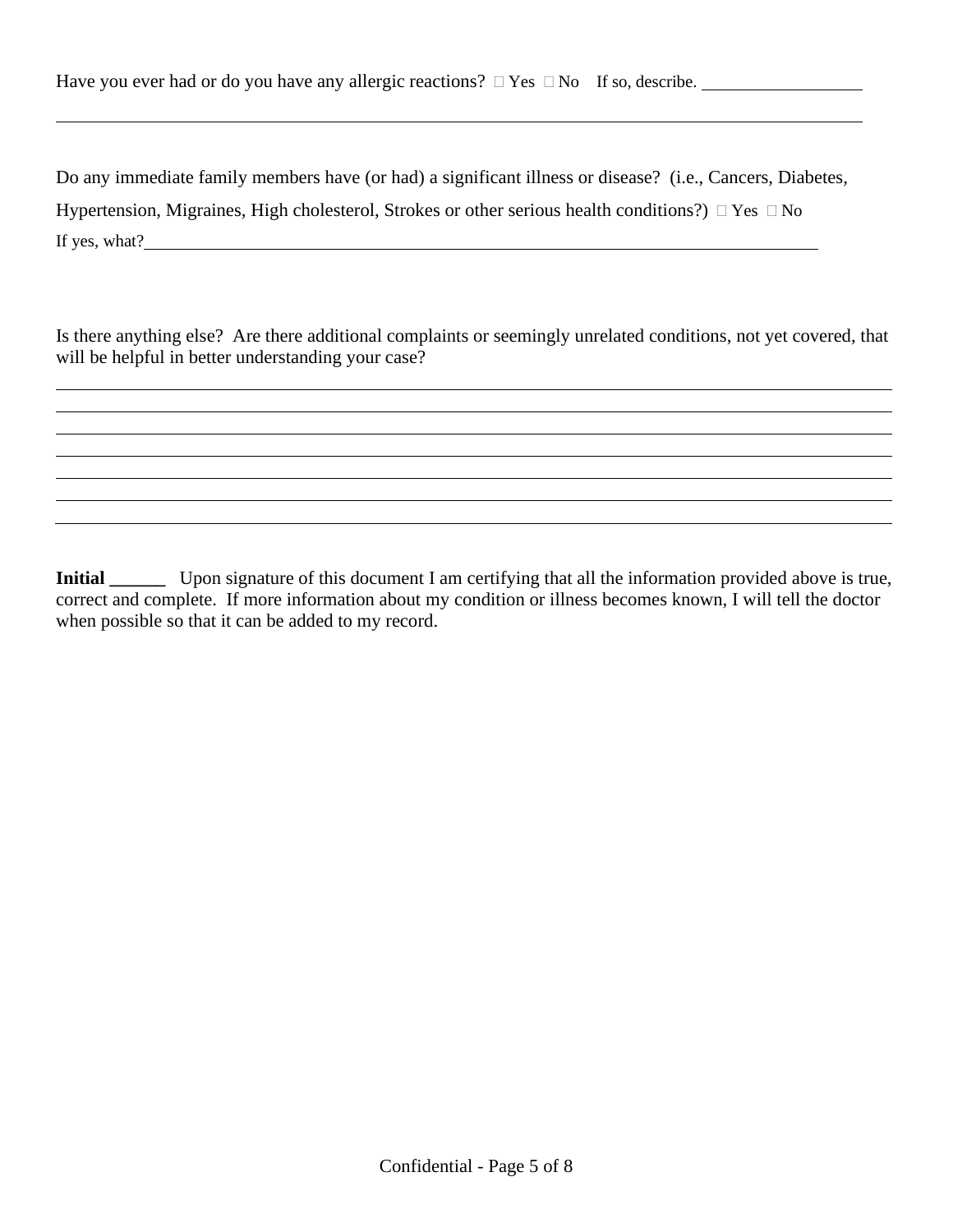# **Informed Consent of Care**

Chiropractic care, includes chiropractic adjustments that move bones via the doctor's hands or with the use of a mechanical device. It frequently create a "pop" or "click" sound/sensation in the area being treated) like all forms of health care, while providing considerable benefit to many, may also provide some level of risk. This level of risk is most often very minimal, yet in a rare number of cases, injury has been associated with chiropractic care.

Prior to receiving chiropractic care, a health history and physical examination will be completed. These procedures will be performed to assess your specific condition or concern. These procedures will assist the doctor in determining if chiropractic care is warranted, if we need to refer you to another clinic or if any further examinations or studies are needed.

Chiropractic is a system of health care delivery and therefore, as with any health care delivery system we cannot promise a cure for any symptom, condition or disease as a result of treatment. In addition, your health history helps determine if there is any reason to modify your care or provide you with a referral to another health care provider. All relevant findings will be provided to you along with a care plan approach prior to beginning care. We strive for the best level of care and if the results are not acceptable, we will refer you to another provider whom we fell will assist your situation.

#### *Possible risks associated with chiropractic care:*

**Soreness**- Chiropractic adjustments as well as many physical therapy procedures pay produce post-treatment soreness. This is nearly always temporary. This is an accepted response accompanying care yet do inform your doctor about the soreness experienced.

**Soft-Tissue Injury** – Occasionally chiropractic treatment may overstretch soft tissue (most commonly effecting muscles and/or ligaments). This could result in a temporary increase of pain and the necessity of further treatments for resolution. There are no available statistics to quantity incidence of soft-tissue injuries as this occurs rarely.

**Rib Injury** – Manual adjusting to the thoracic spine, in rare cases, may cause rib injury or fracture. This occurs only in patients with weakened bones (osteoporosis). Precautions such as pre-adjustment x-rays are taken for cases considered at risk. Treatment is performed carefully and individualized to minimize such risk. These problems occur so rarely that there are no available statistics to quantify their incidence.

**Physical Therapy Burns** – Everyone's skin has different sensitivity to heat or ice generated by physical therapy applications and/or modalities. These modalities and/or devices may temporarily increase pain, possibly blister the skin from minor burns. These problems occur so rarely that there are no available statistics to quantify their incidence. As this is rare, if it happens to occur, you should report it to your doctor. Any home icing must have an insulating towel between your skin and the ice pack.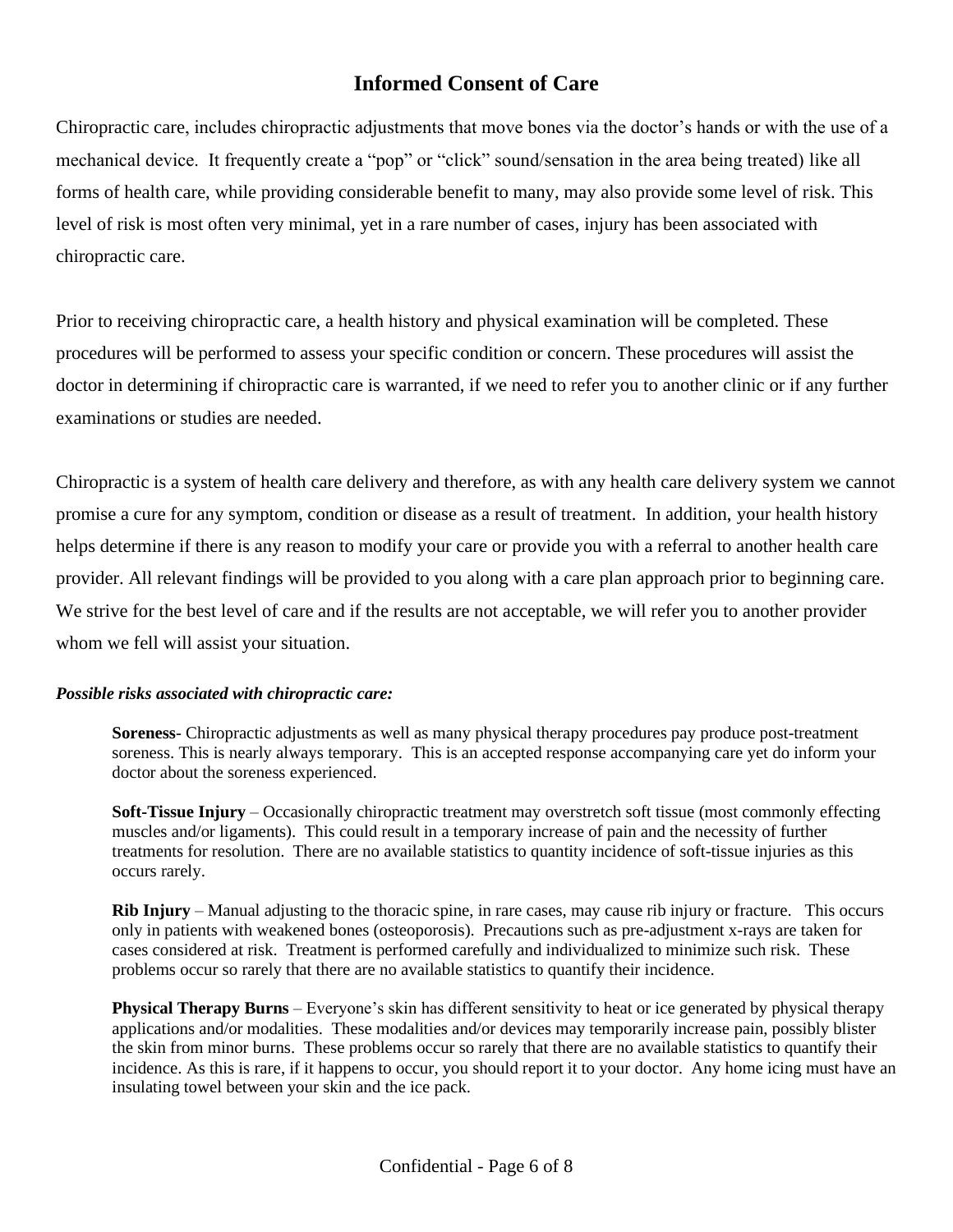**Stroke** – A stroke occurs when a portion of the brain or spinal cord does not receive enough oxygen from the blood stream. The results can be temporary or permanent dysfunction of the brain, with a very rare complication of death. The literature is mixed or uncertain as to whether chiropractic adjustments are associated with stroke or not. The most recent evidence suggests that it is not (2008, 2015, 2016), although the same evidence suggests that the patient may be entering the chiropractic office for neck pain/headaches or other symptoms that may in fact be a spontaneous dissection of the vertebral artery. If we think this is happening, you will be immediately referred to emergency services.

As one of the rarest complications associated with chiropractic care, it is estimated that the incidence of stroke ranges between 1 per every 400,000 - 3,000,000 upper neck adjustments. The average chiropractor would need to be in practice for hundreds of years before they would statically be associated with a single patient stroke.

**Disc Herniations:** Disc herniations that create pressure on the spinal nerve or on the spinal cord are frequently successfully treated by chiropractors and chiropractic adjustments, traction, etc. This includes both in the neck and back. Yet, occasionally chiropractic treatment (adjustments, traction, etc) will aggravate the problem and rarely surgery may become necessary for correction. These problems occur so rarely that there are no available statistics to quantity their incidence.

**Other Problems** – There could be other problems or complicates that arise from care other than those noted above. As these problems or complications occur so rarely that it is not possible to anticipate and/or explain them all in advance of treatment.

I, (print name) we can also controlled the set of the set of the set of that there are risks associated

with chiropractic care and I hereby give my informed consent to the examinations and treatments deemed necessary, and to the chiropractic care including spinal adjustments, as reported following my assessment. The doctor will not be held responsible for any pre-existing medically diagnosed conditions. My name and other personal identifying information will be kept confidential following the rules of HIPPA.

Patient Signature Date

Parent or Guardian Signature Date

Interpreter Signature Date